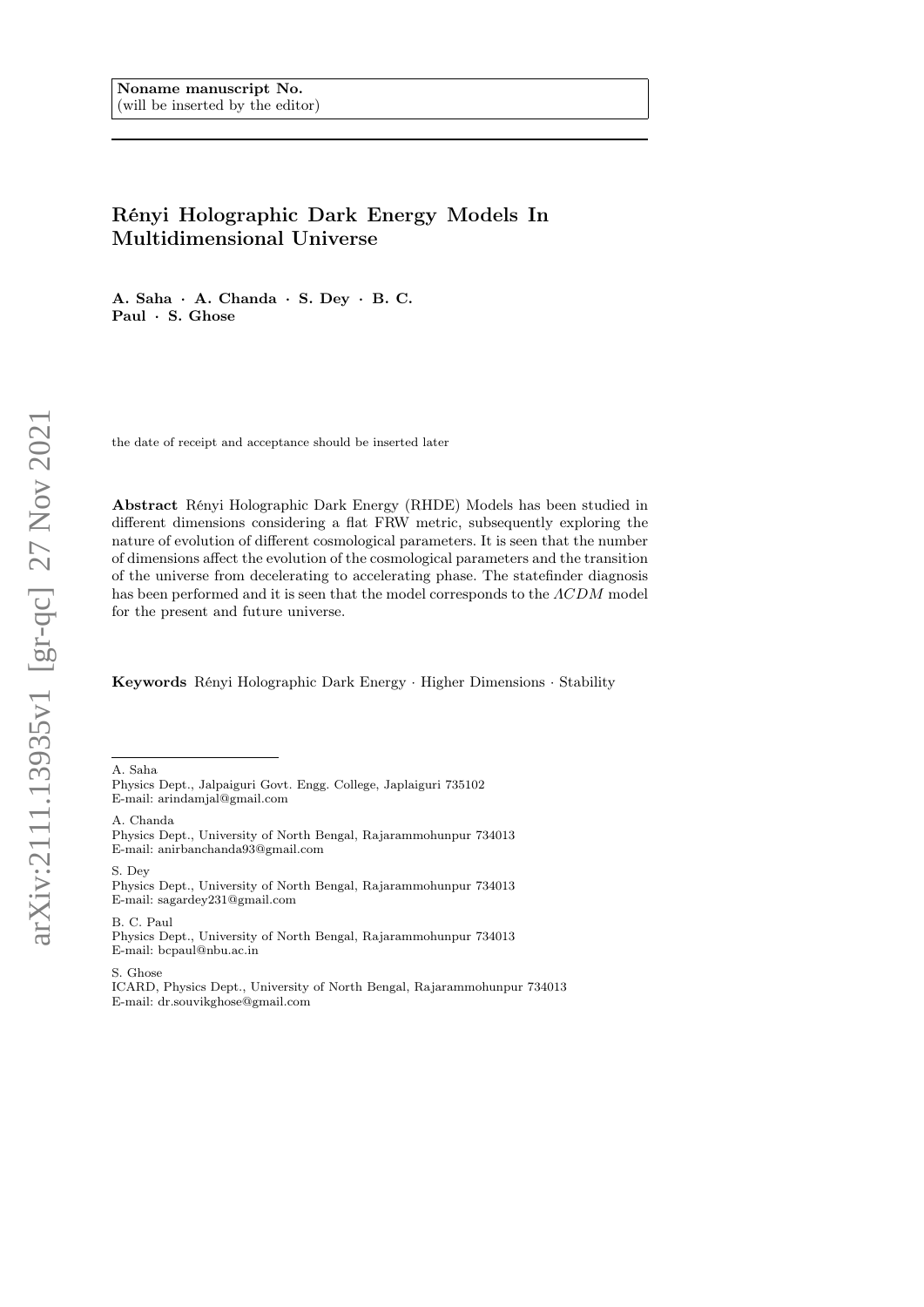## 1 Introduction:

It has been two decades since supernovae observation suggested that the present universe is passing through a phase of accelerating expansion. Subsequent observations only strengthened this belief  $[1, 2, 3, 4]$  $[1, 2, 3, 4]$  $[1, 2, 3, 4]$  $[1, 2, 3, 4]$ . The present phase of acceleration can be successfully modeled by modifying the Einstein-Hilbert action in the first place [\[5,](#page-12-4) [6\]](#page-12-5). Alternatively, some dynamical form of energy with negative pressure, termed as dark energy, is thought to dominate the present epoch, leading to the accelerated rate of expansion  $[7,8,9,10,11,12,13,14,15,16]$  $[7,8,9,10,11,12,13,14,15,16]$  $[7,8,9,10,11,12,13,14,15,16]$  $[7,8,9,10,11,12,13,14,15,16]$  $[7,8,9,10,11,12,13,14,15,16]$  $[7,8,9,10,11,12,13,14,15,16]$  $[7,8,9,10,11,12,13,14,15,16]$ . Dynamical dark energy or modification of gravity is not demanded by the late phase of acceleration as it can be explained with a simple cosmological constant( $\Lambda$ ) also [\[17\]](#page-12-16). The motivation for considering other approaches lies in the fact that the tiny value of the Λ as suggested by observation can not be explained from any fundamental theory and there is a huge mismatch of about  $10^{60}$ . Another alternative approach, vastly studied in literature, is to explore dimensions more than four [\[18,](#page-12-17)[19,](#page-12-18) [20,](#page-12-19) [21,](#page-12-20) [22,](#page-12-21)[23\]](#page-12-22). Higher-dimensional models are considered to serve the dual purpose of solving cosmological riddles such as late-time acceleration and at the same time providing us with a unified model of the fundamental forces of nature. The idea behind these models is that, although undetectable at the present epoch, the extra dimensions play a crucial role in driving the inflation in the early universe or the acceleration at a later time. One of the earliest examples of higher-dimensional models is the five-dimensional Kaluza-Klein theories [\[24,](#page-12-23) [25,](#page-12-24) [26,](#page-12-25) [27\]](#page-12-26). Since then a plethora of higher dimensional theories like the string theory [\[28\]](#page-12-27), superstring theory [\[29\]](#page-12-28), braneworld models [\[30\]](#page-12-29) and others have been explored. Although none of these models stands out as satisfactory, several of them show great prospect both in the cosmological and the fundamental physics concepts. In the present work we compare general FRW universes in different dimensions without diving into any specific higher dimensional model.

Recently, the holographic principle has emerged as an essential proposal of quantum gravity  $[31, 32]$  $[31, 32]$ . The principle states that, "the number of degrees of freedom of any physical system should scale with the boundary and not with the volume". The holographic principle leads to the Holographic dark energy (HDE) models in the cosmological context with several interesting features. Cosmology itself does not offer any unique choice of the long-distance cutoff, also known as the infrared cut off (IR cut off) for any of the HDE models [\[33\]](#page-12-32). One of the most natural choices of IR cut off is the Hubble horizon (for cosmology in generaliged HDE and with arbitrarty cut off see [\[34,](#page-12-33) [35\]](#page-12-34)). However, in the original model of HDE (OHDE) if one considers the Hubble radius as IR cut off and the Bekenstein entropy, then both dark matter (DM) and OHDE are scaled with the same function of the scale factor. Hsu subsequently noted that HDE cannot explain the present accelerated phase of expansion [\[36\]](#page-12-35). Later Zimdahl and Pavon showed that an interaction between the dark sectors (dark energy and dark matter) would lead to an accelerating universe in the late time [\[37\]](#page-12-36). Very recently Nojiri et. al. [\[38\]](#page-13-0) have advanced an interesting idea of unifying an early inflationary epoch and the late time accelerating phase of the universe using the holographic approach. branches of HDE emerged as other non-extensive entropy conditions were explored (see [\[39\]](#page-13-1) for a detailed review). Recent works suggest one such model, the Rényi Holographic Dark Energy (RHDE hereafter), yields accelerated expansion in Kaluza-Klein framework even without any interaction [\[40\]](#page-13-2).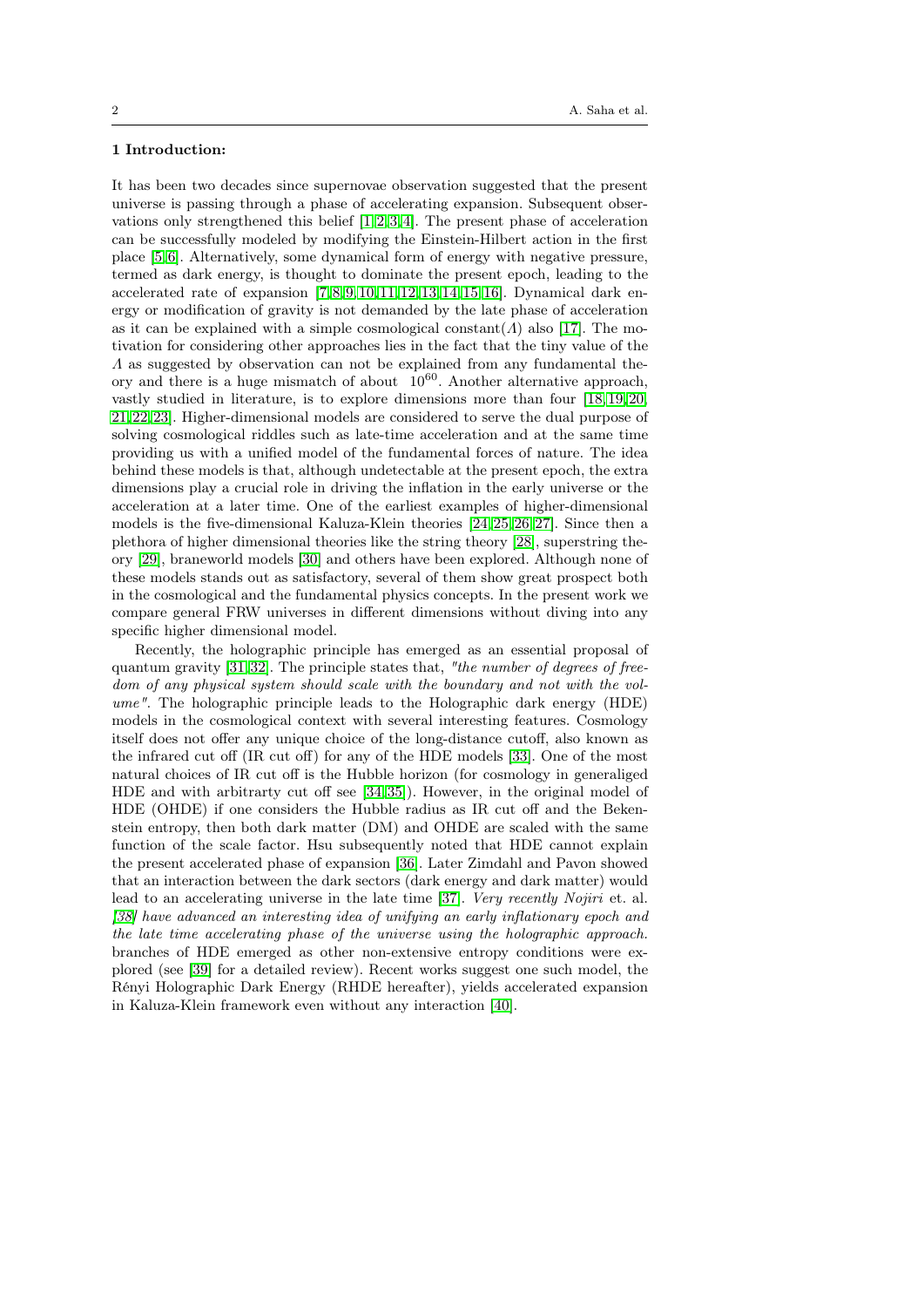The motivation of the paper is to compare non-interacting Rényi Holographic dark energy (RHDE) in different higher dimensional contexts. But, presently, no specific higher dimensional model is dealt with. As suggested by numerous observations, the universe is assumed to be completely homogenous and isotropic in large scale. Evolution of different cosmological parameters are studied and compared for different dimensions. A four dimensional universe is emphasized in a sense that any higher dimensional theory must admit an effective four dimensional scenario where diagnostics are physically meaningful. However, it is worth exploring in this context if the presence of extra dimension would alter the evolution of different parameters. As the effect of dark energy is more prevalent in late time, the present work is more focused on the late time evolution of the universe.

The paper is organised as follows: In sec. ( [2\)](#page-2-0), a general idea of Rényi entropy and Rényi dark energy density in higher dimensions is presented. Sec. ( [3\)](#page-4-0) advances the relevant field Equation in higher dimensions. The cosmological evolution is discussed in the sec. ( [4\)](#page-6-0). In sec. ( [5\)](#page-8-0), stability and diagnostics of the model are studied, and finally, the findings are discussed in the sec. ( [6\)](#page-11-0).

## <span id="page-2-0"></span>2 General idea of Rényi entropy and Rényi dark energy density in higher dimension:

It has been argued that the systems including long-range interactions are in accord with the generalized entropy formalisms based on the power law distribution of probabilities. Recently, such entropies have been employed to build new holographic dark energy models that can describe the cosmic evolution from matter dominates era to the current accelerating universe.

In non-extensive thermodynamics the Tsallis entropy  $(S_T)$  [\[41,](#page-13-3) [42,](#page-13-4) [43,](#page-13-5) [44\]](#page-13-6) for a set of W states is defined as

<span id="page-2-1"></span>
$$
S_T = k_B \frac{1 - \sum_{i=1}^{W} p_i^q}{q - 1} \left( \sum_{i=1}^{W} p_i = 1; \ q \in \mathbb{R} \right), \tag{1}
$$

where  $p_i$  is the probability associated to the  $i^{th}$  microstate with  $\sum_i p_i = 1$  and q is any real number. Tsallis holographic dark energy has been extensively studied in the context of cosmology [\[45,](#page-13-7) [46,](#page-13-8) [47\]](#page-13-9) The original Rényi entropy  $(S_R^{Org})$ , on the other hand, is defined as [\[41\]](#page-13-3):

<span id="page-2-2"></span>
$$
S_R^{Org} = k_B \frac{\ln \sum_{i=1}^{W} p_i^q}{q - 1} = \frac{1}{1 - q} \ln \left[ 1 + (1 - q) S_T \right]. \tag{2}
$$

It is interesting that both the eqs.[\(1\)](#page-2-1) and [\(2\)](#page-2-2) lead to Boltzmann-Gibbs entropy for  $q = 1$ . Recently, it has been proposed that the Benkenstein-Hawking  $(S_{BH})$ entropy too is a kind of non-extensive entropy which leads to a novel type of Rényi entropy [\[43\]](#page-13-5) which is given by:

$$
S_R = \frac{1}{\delta} ln\left(1 + \delta S_{BH}\right),\tag{3}
$$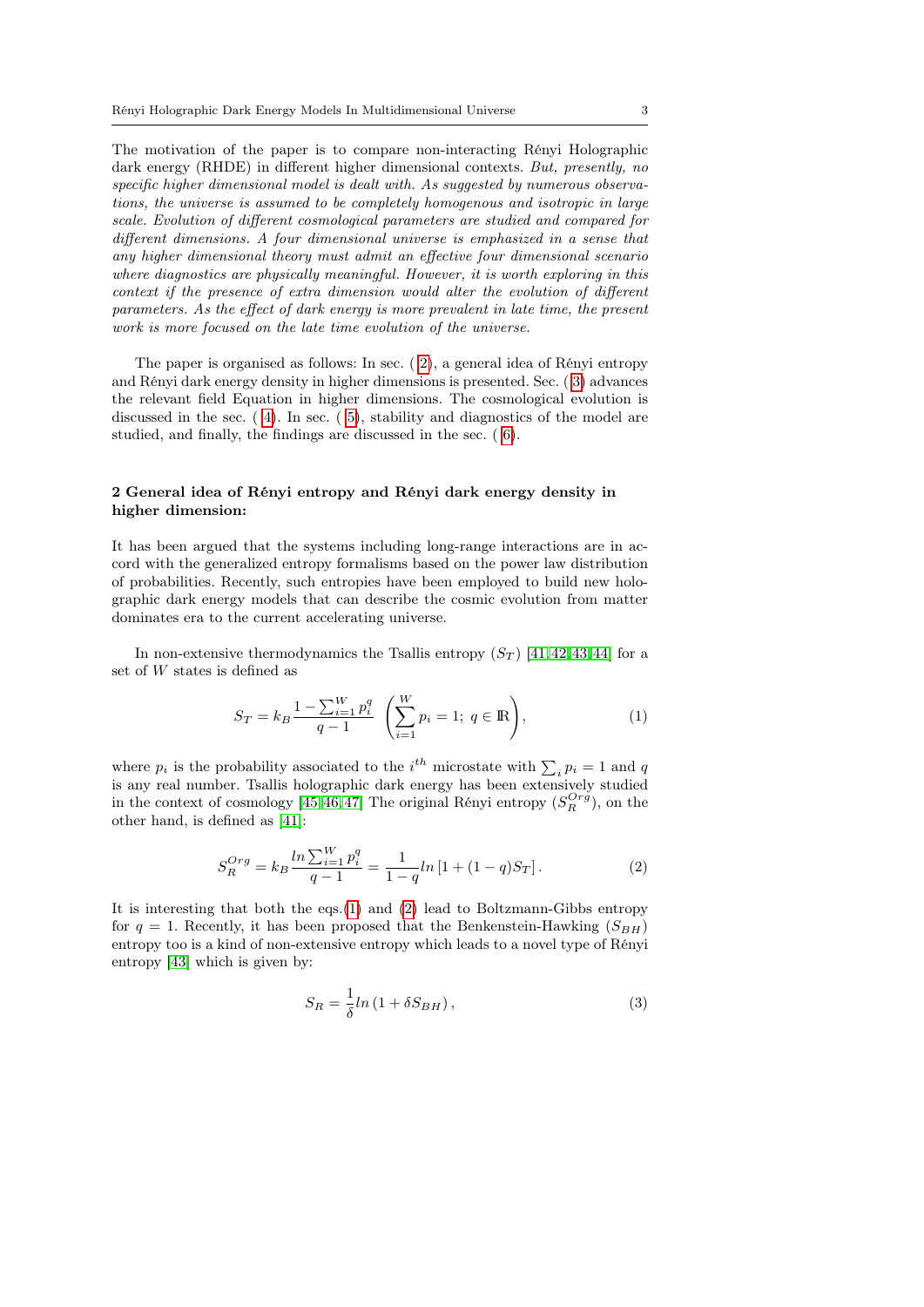where  $\delta = 1 - q$  and for  $\delta = 0$ ,  $S_R = S_{BH}$ . In cosmology, Rényi holographic dark energy is extensively considered[\[48,](#page-13-10) [49\]](#page-13-11). It is shown in [\[50\]](#page-13-12) that when Rényi entropy is employed at the horizon it results in an accelerating universe in the Rastall framework. In the present work, the Rényi entropy is considered for describing the entropy on the Hubble horizon. As  $S_{BH} = \frac{A}{4}$  (where A is the area of the horizon), one obtains

$$
S_R = \frac{1}{\delta} ln\left(1 + \frac{A}{4} \delta\right). \tag{4}
$$

In cosmological setup the relation  $dE_T = T dS$  can be considered as the first law of thermodynamics for the cosmological horizon [\[51\]](#page-13-13). Here,  $E_T$  denotes the total energy of the universe,  $T = \frac{1}{2\pi L}$ , the Cai-Kim temperature for a system with IR cutoff L, corresponds to the temperature of the de-Sitter horizon and apparent horizon in flat FRW cosmology, S is the horizon entropy. Also in DE dominant present universe, one can use the assumption  $dE_D = \rho_D dV \propto dE_T = T dS$ , where  $E_D$  denotes the energy content for the DE representative.

Note that the apparent horizon is a proper casual boundary for universe in agreement with the thermodynamical laws and thus the energy-momentum conservation law. Hence considering the Hubble radius as the IR cutoff  $(L = H^{-1})$ , the energy density for DE candidate is obtained as:

<span id="page-3-0"></span>
$$
\rho_D = \frac{C'H}{2\pi} \frac{dV}{dS},\tag{5}
$$

where  $C'$  is the proportionality constant.

Again *n* dimensional volume  $(V_n)$  and surface area  $(S_{n-1})$  of radius R is given by

<span id="page-3-1"></span>
$$
V_n = \frac{\pi^{\frac{n}{2}}}{\Gamma\left(\frac{n}{2} + 1\right)} R^n,\tag{6}
$$

and

<span id="page-3-2"></span>
$$
S_{n-1} = \frac{2\pi^{\frac{n}{2}}}{\Gamma\left(\frac{n}{2}\right)} R^{n-1},\tag{7}
$$

Using the equation  $(5)$ ,  $(6)$ , and  $(7)$  the energy density for RHDE can be expressed as:

$$
\rho_D = \frac{B^2 H^2}{1 + \frac{\delta K}{H^{(n-1)}}},\tag{8}
$$

where 
$$
B^2 = \frac{C^2}{8\pi}
$$
,  $C^2 = \frac{C'(n-1)K'K_1^{\frac{1}{n-1}}}{n}$ ,  
\n $K' = \frac{2\pi^{\frac{n}{2}}}{\Gamma(\frac{n}{2})} \left[ \frac{\Gamma(\frac{n}{2}+1)}{\pi^{\frac{n}{2}}} \right]^{\frac{n-1}{n}}$ ,  $K_1 = \frac{\Gamma(\frac{n}{2}+1)}{\pi^{\frac{n}{2}}}$   
\nand  $K = \frac{K'}{4K_1^{\frac{n}{n-1}}}$ .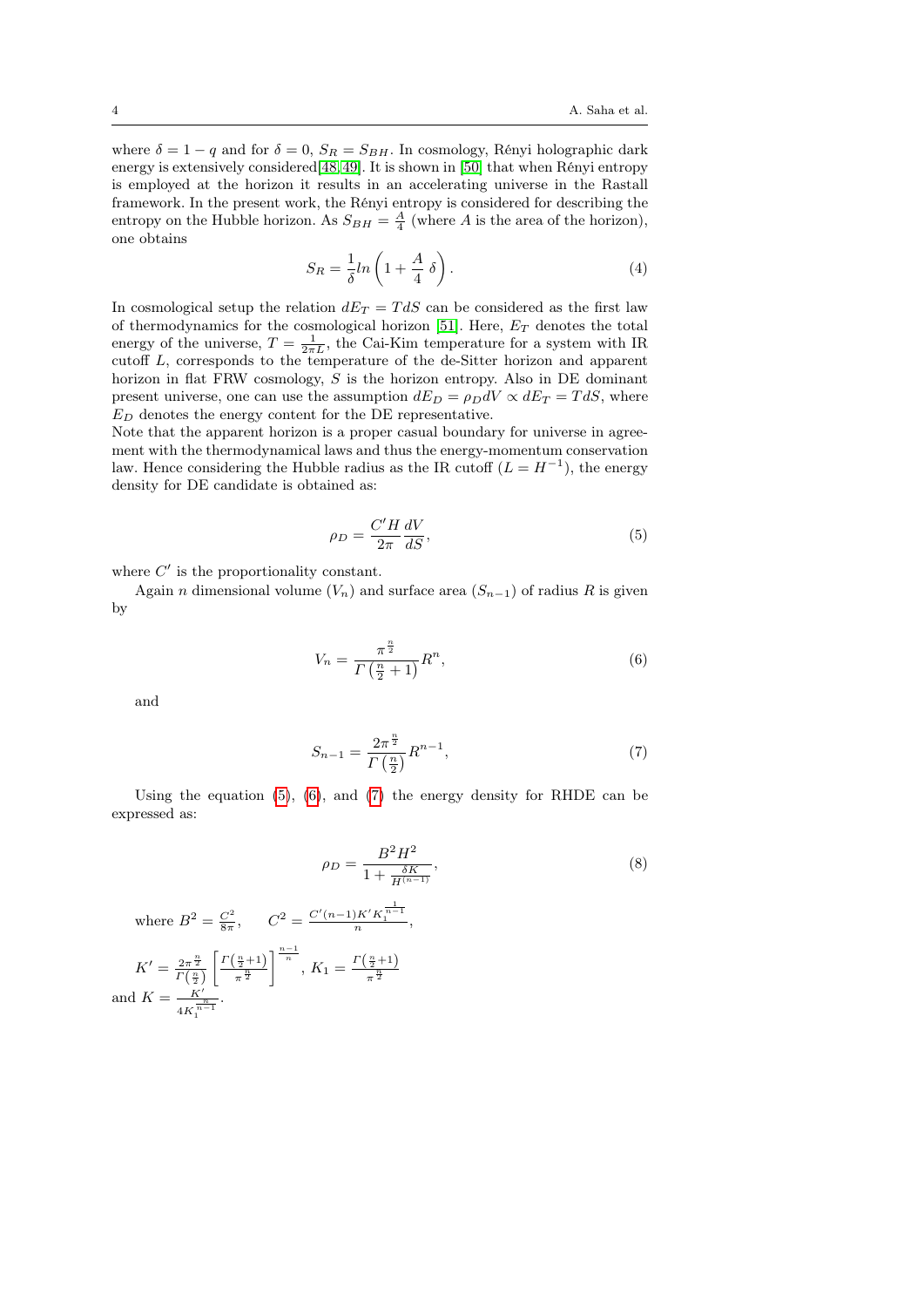## <span id="page-4-0"></span>3 Field Equation for cosmology in Higher Dimension

The FRW metric in  $(1 + 1 + d)$  dimension is given by

$$
dS^{2} = dt^{2} - a^{2}(t) \left[ \frac{dr^{2}}{1 - kr^{2}} + r^{2} (dX_{d})^{2} \right],
$$
\n(9)

where  $a(t)$  denotes the scale factor and  $k = 0, \pm 1$  represents the curvature parameter for flat and closed (open) universe.

We consider higher dimensional flat universe filled by two types of cosmic fluids. The total energy density is then  $\rho = \rho_D + \rho_m$ , where  $\rho_D$  corresponds to dark energy and  $\rho_m$  is for matter including cold dark matter with  $\omega_m = 0$ .

The Einstein field equations for flat FRW universe in  $(1 + 1 + d)$  dimension are as follows:

<span id="page-4-1"></span>
$$
H^{2} = \frac{16\pi}{d(d+1)}(\rho_{D} + \rho_{m})
$$
\n(10)

and

<span id="page-4-4"></span>
$$
H^{2} + \frac{2\dot{H}}{d+1} = -\frac{16\pi}{d(d+1)}P_{d}
$$
\n(11)

Here, we also assume that there is no energy exchange between the cosmic fluids. For non-interacting fluids, the energy conservation equations are as follows:

<span id="page-4-2"></span>
$$
\dot{\rho}_m + H(d+1)\rho_m = 0,\tag{12}
$$

<span id="page-4-3"></span>
$$
\dot{\rho}_D + H(d+1)\rho_D(1+\omega_D) = 0.
$$
\n(13)

The dimensionless density parameters are defined as:

$$
\Omega_m = \frac{\rho_m}{\rho_{cr}}, \ \ \Omega_D = \frac{\rho_D}{\rho_{cr}}, \ \ (14)
$$

where  $\rho_{cr} = \frac{d(d+1)H^2}{16\pi}$ . Eq. [\(10\)](#page-4-1) can be written in terms of density parameters as:

$$
\Omega_m + \Omega_D = 1. \tag{15}
$$

The ratio of the energy densities is given by:

$$
r' = \frac{\rho_m}{\rho_D} = \frac{\Omega_m}{\Omega_D} = \frac{1 - \Omega_D}{\Omega_D}.
$$
\n(16)

#### 3.1 Generalized Holographic Dark Energy

In the holographic principle, the holographic dark energy density is proportional to the inverse squared infrared  $(IR)$  cut off  $L_{IR}$ , which is related to the holographic DE density as,

$$
\rho_{HDE} = \frac{3C^2}{\kappa^2 L_{IR}^2},\tag{17}
$$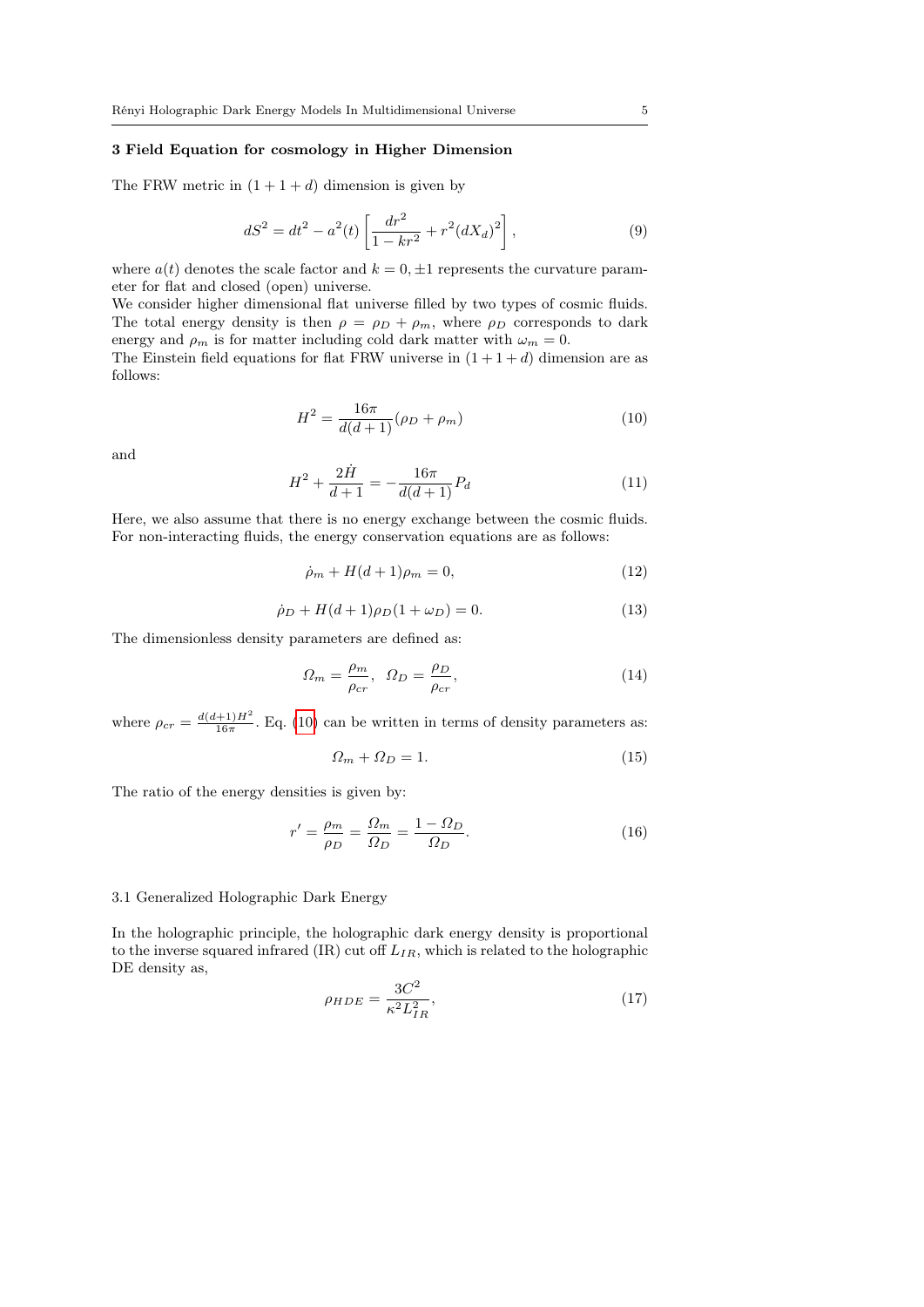where  $\kappa^2 = 8\pi G$  and C is a numerical constant that acts as a free parameter. The IR cut off is assumed to be the particle horizon  $L_P$  or the future event horizon  $L_F$ , which are defined respectively as,

$$
L_P \equiv a \int_0^t \frac{dt}{a}, \qquad L_F \equiv a \int_t^\infty \frac{dt}{a}.\tag{18}
$$

The Hubble parameter can now be expressed in terms of  $L_P$ ,  $L_F$  and their time derivatives. Taking time derivative of the above equation we get,

$$
H(L_P, L_P) = \frac{L_P}{L_P} - \frac{1}{L_P}, \qquad H(L_F, L_F) = \frac{L_F}{L_F} + \frac{1}{L_F}.
$$
 (19)

The general form of the cut off is given by (Ref.[\[54\]](#page-13-14)),

$$
L_{IR} = L_{IR}(L_P, L_P, L_P, \dots, L_F, L_F, L_F, \dots, a). \tag{20}
$$

The IR cutoff depends on other factors as well such as the Hubble parameter, the Ricci Scalar and their derivatives. However, they can be transformed to either  $L_P$ and its derivatives or  $L_F$  and its derivatives. The above-mentioned cutoff can be chosen to be equivalent to a general covariant gravity model as

$$
S = \int d^4 \sqrt{-g} F(R, R_{\mu\nu} R^{\mu\nu}, R_{\mu\nu\rho\sigma} R^{\mu\nu\rho\sigma}, \Box R, \Box^{-1} R, \nabla_{\mu} R \nabla^{\mu} R, \dots \dots). \tag{21}
$$

These expressions can be used to derive a generalized IR cutoff for the RHDE. For a higher dimensional spacetime one can write equation (17) as,

$$
\rho_{HDE} = \frac{d(d+1)C^2}{2\kappa^2 L_{IR}^2} \tag{22}
$$

where  $d = 2$ , gives the usual 4 dimensional results. If one uses the Bekenstein-Hawking (BH) entropy and the first law of thermodynamics ( $TdS = dQ$ , where S is the entropy and Q is the increase of heat in the region inside the cosmological horizon) then the Friedmann equation for a  $(1 + 1 + d)$  dimensional spacetime can be obtained. However, instead of the BH entropy one may consider the Rényi entropy (eqn. 4) and apply the first law of thermodynamics to obtain the following relation,

$$
\frac{\dot{\rho}}{H(d+1)} = \frac{d}{8\pi} \frac{1}{(1 + \frac{\delta}{4}k_A H^{-d})} \dot{H}
$$
\n(23)

where,  $k_A = \frac{2\pi^{\frac{n}{2}}}{\Gamma(\frac{n}{2})}$ , with  $n = (d+1)$  and we have considered the radius of the cosmological horizon to be equal to the inverse of the Hubble rate  $(R = \frac{1}{H})$ .

The integration of the above equation yields an expression for the DE density as,

$$
\rho = \frac{d(d+1)}{8\pi} \int \frac{H dH}{(1 + \frac{\delta}{4} k_A H^{-d})} + C_0
$$
\n(24)

where  $C_0$  is an integration constant. One can compare equations (22) and (24) and argue that RHDE belongs to the generalized HDE family even in higher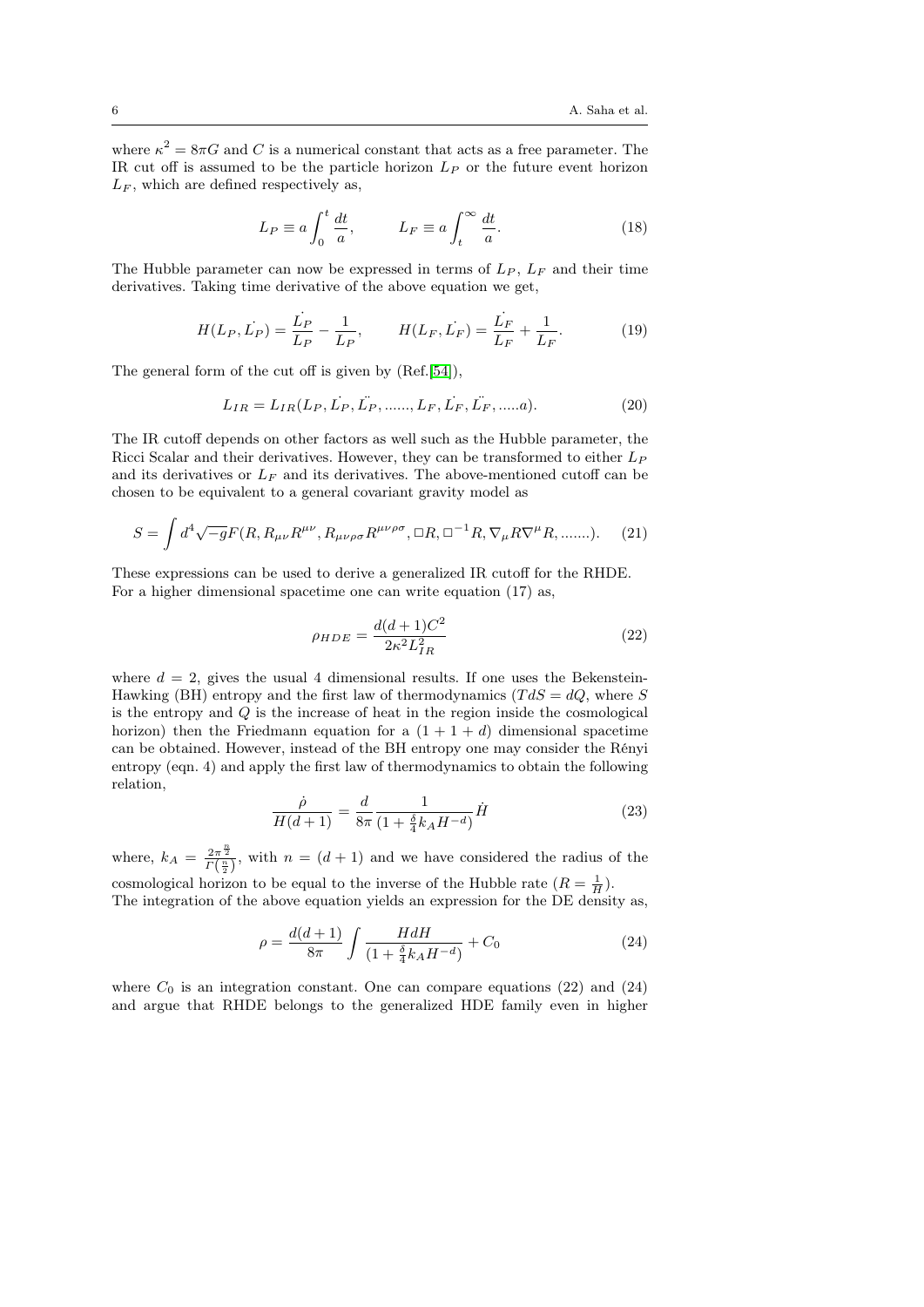dimensions. The corresponding infrared cutoff  $L_R$  in this case depends on the dimension and is given by,

$$
\frac{d(d+1)C^2}{2\kappa^2 L_R^2} = \frac{d(d+1)}{8\pi} \int \frac{H dH}{\left(1 + \frac{\delta}{4} k_A H^{-d}\right)} + C_0.
$$
\n(25)

The above equation is too complicated to solve for a general  $d$  value. However, solutions for a particular dimension and the corresponding value for the generalized cutoff can be computed. The EoS parameter can be obtained from the conservation of equation of the HDE density  $\rho_{HDE}$ :

$$
\Omega_{HDE}^{R} = -1 - \frac{\rho_D}{(d+1)H\rho_D} = -1 + \frac{2}{(d+1)HL_R} \frac{dL_R}{dt},\tag{26}
$$

where  $L_R$  is given by eqn. (25). Thus we conclude that in higher dimensions also,  $\Omega_{HDE}^{R}$  is equivalent to  $w_D$  as obtained in [\[35\]](#page-12-34) for four dimensions.

### <span id="page-6-0"></span>4 Evolution of Universe With RHDE

Taking the time derivative of eq. [\(12\)](#page-4-2) and eq. [\(13\)](#page-4-3) we can reach

<span id="page-6-3"></span>
$$
\frac{\dot{H}}{H^2} = -\left(\frac{d+1}{2}\right)(1+\omega_D\Omega_D) \tag{27}
$$

In  $(1+1+d)$  dimension one can easily obtain the expression of density parameter as:

<span id="page-6-1"></span>
$$
\Omega_D = \frac{2C^2}{d(d+1)\left(1 + \frac{\delta K}{H^d}\right)},\tag{28}
$$

Now, taking the time derivative of eq. [\(28\)](#page-6-1) we have:

<span id="page-6-2"></span>
$$
\frac{\rho_D}{\rho_D} = \frac{\dot{H}}{H} \left[ \frac{2C^2(d+2) - d^2(d+1)\Omega_D}{2C^2} \right].
$$
\n(29)

Combined with relation  $\Omega'_{D} = \frac{\Omega_{D}}{H}$  eq. [\(29\)](#page-6-2) gives the evolution equation of RHDE density parameter as:

$$
\Omega'_{D} = -\frac{d(d+1)\Omega_{D}}{4C^{2}} \left[ 2C^{2} - d(d+1)\Omega_{D} \right] (1 + \omega_{D}\omega_{D}), \tag{30}
$$

where (') denotes derivative with respect to ln *a* i.e,  $\Omega'_{D} = \frac{d\Omega_{D}}{d\ln a}$ . EoS parameter is obtained from eqs. [\(13\)](#page-4-3), [\(27\)](#page-6-3), and [\(29\)](#page-6-2):

<span id="page-6-4"></span>
$$
\omega_D = \frac{d\left[2C^2 - d(d+1)\Omega_D\right]}{-2C^2(d+2)\Omega_D + 4C^2 + (d+1)d^2.\Omega_D} \tag{31}
$$

Using eqs. [\(27\)](#page-6-3) and [\(31\)](#page-6-4) the deceleration parameter can be written as:

<span id="page-6-5"></span>
$$
q = \left(\frac{d-1}{2}\right) + \left(\frac{d+1}{2}\right) \left[ \frac{d(2C^2 - d(d+1)\Omega_D)}{4C^2 - 2C^2(d+2)\Omega_D + d^2(d+1)\Omega_D^2} \right] \tag{32}
$$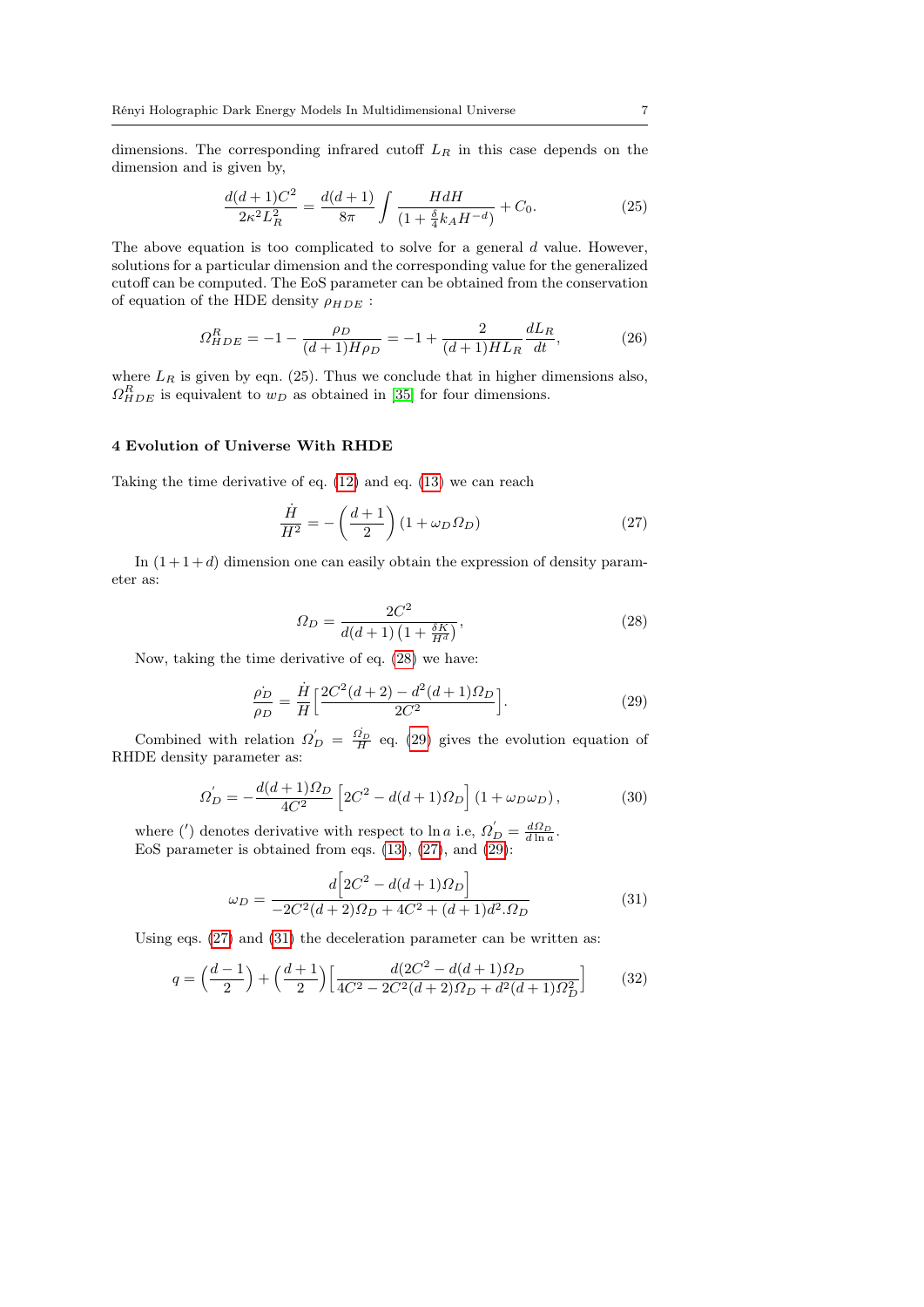

<span id="page-7-0"></span>Fig. 1 Evolution of cosmological parameters for different  $\delta$  values in four dimensions with  $\delta = -0.0001$  (Green, Dashed),  $\delta = -0.0002$  (Blue, Solid) and  $\delta = -0.0005$  (Red, Dot-dashed).



<span id="page-7-2"></span>Fig. 2 Evolution of cosmological parameters for different  $\delta$  values in five dimensions with  $\delta = -0.0001$  (Green, Dashed),  $\delta = -0.0002$  (Blue, Solid) and  $\delta = -0.0005$  (Red, Dot-dashed).



<span id="page-7-1"></span>Fig. 3 Evolution of cosmological parameters for different  $\delta$  values in ten dimensions with  $\delta = -0.0001$  (Green, Dashed),  $\delta = -0.0002$  (Blue, Solid) and  $\delta = -0.0005$  (Red, Dot-dashed).

In the figs. [\(1\)](#page-7-0)-[\(3\)](#page-7-1) the cosmological parameters  $\Omega_d$ ,  $\omega_d$  and q have been plotted respectively for different values of  $\delta$  and three different dimensions 4, 5 and 10 of the universe, for the initial condition  $H(z = 0) = 0.07Gy^{-1}$  and  $\Omega_{m0} = 0.27$ . These figures clearly show that, depending on the values of  $\delta$  the acceptable behaviour Of  $\Omega_d$ ,  $\omega_d$  and q can be obtained. In addition, comparing figs. [\(1\)](#page-7-0)-[\(3\)](#page-7-1) with each other, we observe that the changes in the density parameter become sharper as one goes for higher dimension and with the increase in dimension of universe the behaviour of  $\Omega_D$  with redshift z becomes almost independent of model parameter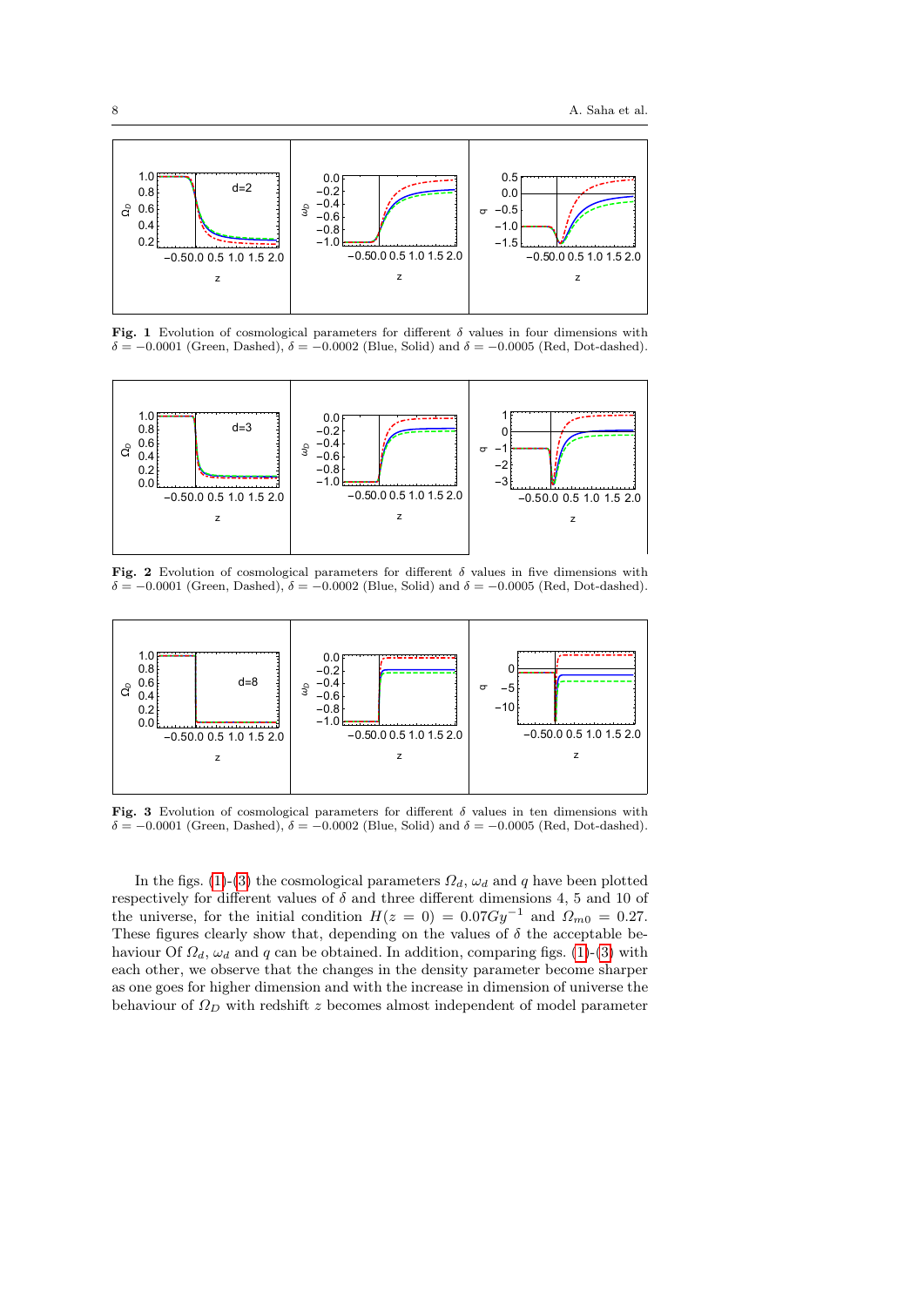

Fig. 4 Evolution of the density parameter  $(\Omega_D)$ , deceleration parameter  $(q)$  and the EoS parameter  $(w)$  in higher dimensions. Four dimensional (Blue), five dimensional (Red) and ten dimensional (Black) with  $\Omega_{D0} = -0.73$  and  $H_0 = 0.07Gy^{-1}$ .

δ.

From the evolution of the EoS parameter  $w_d$  (figs. [\(1\)](#page-7-0), fig. [\(2\)](#page-7-2), and [\(3\)](#page-7-1)), it is evident that the dark energy begins in a quintessence era in early universe and gradually progressing towards the phantom domain *i.e.*  $w < -1$ . However in the late universe the EoS parameter attains a value  $w = -1$  and never crosses the phantom divide irrespective of the dimensions. These transitions are faster as in an higher dimensional universe.

Also, the deceleration parameter  $(q)$  starts from positive value at the earlier time and goes to negative in recent past, suggesting a decelerating phase, sutable for structure formation as well as the late-time acceleration of universe. For different value of the model parameter  $\delta$ , present value of q is seen to vary from  $-0.4$  to −0.1 which is very much acceptable in light of supernovae data. Moreover, eq. [\(32\)](#page-6-5) suggests that the transition redshift  $z_t$  (at which the universe expansion phase is changed from the decelerated matter dominated phase to an accelerated expansion) occurs at the redshift for which  $\Omega_D = \sqrt{\frac{2C^2}{d(d+1)}}$ . Hence the values of model parameter  $\delta$  and diemension of the universe d also affect the value of transition redshift. It is also evident from the figures that the universe remains ever accelerating in the future and this behaviour is independent of both the dimensions and δ

#### <span id="page-8-0"></span>5 Classical Stability and Diagonestics

#### 5.1 Classical Stability of RHDE

In this section we study the classical stability of our model against perturbations. For this the squared speed of sound  $v^2$  is considered as an indicator of stability.  $v^2 > 0$  indicates that the given perturbation propagates in the environment and hence shows the stability a model. The squared speed of sound of in the present model is given by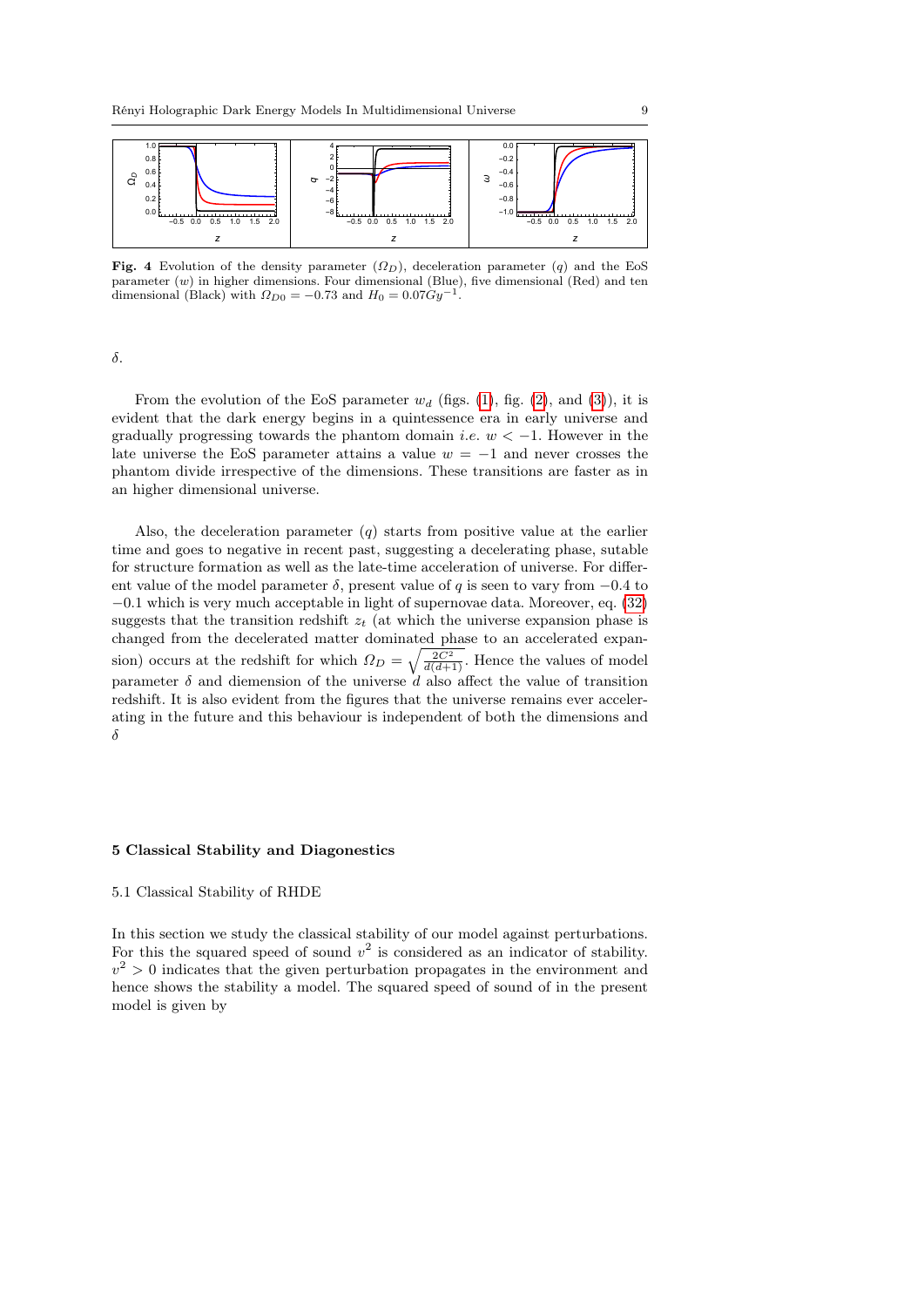$$
v^{2} = \frac{d\rho_{D}}{dP_{D}}
$$
  
=  $\omega_{d}$   
+  $\frac{d^{2}\Omega_{D}(2C^{2} - d(d+1)\Omega_{D})(-4C^{2}(d^{2} - 2)}{(2C^{2}(d+2) - d^{2}(d+1)\Omega_{D})(4C^{2} - 2C^{2}(d+2)\Omega_{D} + d^{2}(d+1)\Omega_{D}^{2})^{2}}$   
-  $\frac{4C^{2}d^{2}(d+1)\Omega_{D} + d^{3}(d+1)^{2}\Omega_{D}^{2}}{(2C^{2}(d+2) - d^{2}(d+1)\Omega_{D})(4C^{2} - 2C^{2}(d+2)\Omega_{D} + d^{2}(d+1)\Omega_{D}^{2})^{2}}$  (33)

The above equation indicates that the stability of the model depends on model parameter  $\delta$ . We have ploted  $v^2$  against red-shift parameter z for three different dimensions in the fig. [\(5\)](#page-9-0). It is interesting to note that for some value of model parameter  $\delta$  the model shows stability at present time as well as from very recent past and continue to depict the same in future also. We note that as the dimension increases the squared speed of sound shows a discontinuity at a particular redshift however remaining stable in other redshifts depending on  $\delta$  values.



<span id="page-9-0"></span>Fig. 5 Evolution of the square speed of sound  $v^2$  with redshift z in four (left) and five (right) dimensions for  $\delta = -0.0001$  (Green, Dashed),  $\delta = -0.0002$  (Blue, Solid) and  $\delta = -0.0005$ (Red, Dot-dashed).

#### 5.2 Statefinder Diagnostic

Higher dimensions, as they might play crucial role in unifying the natural forces or demystifying cosmic riddles, should be observationally equivalent to a four dimensional universe at present. For example the compact Kaluza-Klein theories achieve this feat by suggesting compactification of the extra dimensions. So, the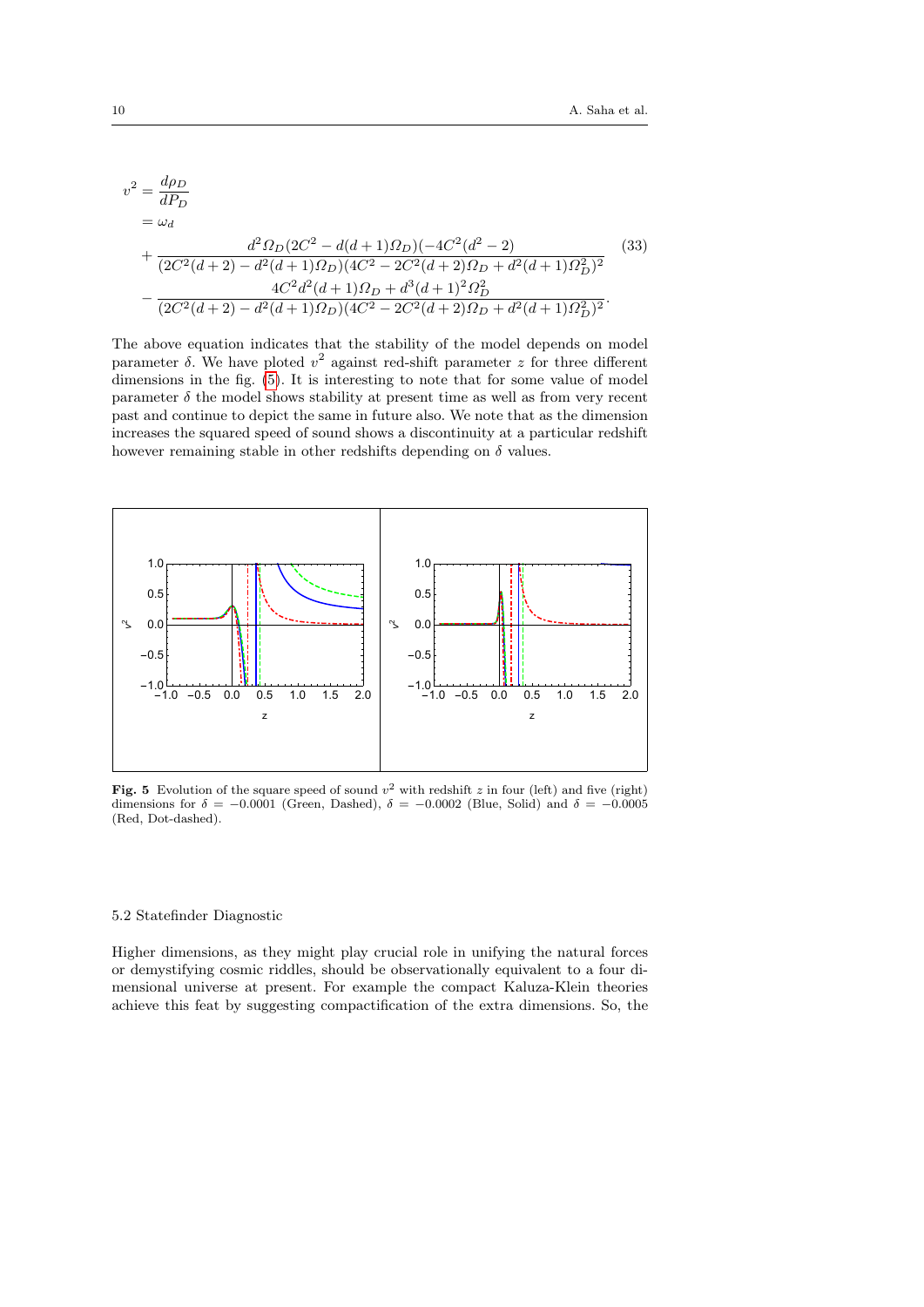state finder diagnostics of RHDE is studied for the four dimensional universe. The state finder pair  $(r, s)$  is defined as follows [\[52,](#page-13-15) [53\]](#page-13-16):

$$
r=\frac{\dddot{a}}{aH^3}=\frac{\ddot{H}}{H^3}+\frac{3\dot{H}}{H^2}+1
$$

and

$$
s = \frac{r-1}{3(q-\frac{1}{2})}
$$

Using Eqs. [\(10\)](#page-4-1) and [\(11\)](#page-4-4) the state finder parameters can be expressed as

$$
r = 1 + \frac{(d+1)(d-2)}{2} + \frac{(d+1)}{2} \left[ (2d-1) + (d+1)\omega_D \right] \omega_D \Omega_D - \frac{(d+1)}{2} \Omega_D \omega_D
$$
\n(34)

where,

$$
\omega'_{D} = \frac{\dot{\omega}_{D}}{H} = \frac{d(-4C^{2}(d^{2}-2) - 4C^{2}d^{2}(d+1)\Omega_{D} + d^{3}(d+1)^{2}\Omega_{D}^{2})}{(4C^{2} - 2C^{2}(d+2)\Omega_{D} + d^{2}(d+1)\Omega_{D}^{2})^{2}}
$$
(35)

The variation of the statefinder pair  $(r, s)$  with redshift z are plotted in case of four dimensions as shown in fig. [\(6\)](#page-10-0). It is evident from the figure that in four dimension the statefinder pair approach their corresponding ΛCDM values in the future. However, the present universe shows significant departure from a ΛCDM model. One interesting thing to note here is that for higher dimensions the statefinder pair show a significant departure from their ΛCDM value at a particular positive redshift. However RHDE model corresponds to  $\Lambda CDM$  model for  $z \leq 0$ .



<span id="page-10-0"></span>Fig. 6 Evolution of the statefinder pair  $r$  (left) and  $s$  (right) with redshift  $z$  in four dimensions for  $\delta = -0.0001$  (Green, Dashed),  $\delta = -0.0002$  (Blue, Solid) and  $\delta = -0.0005$  (Red, Dotdashed).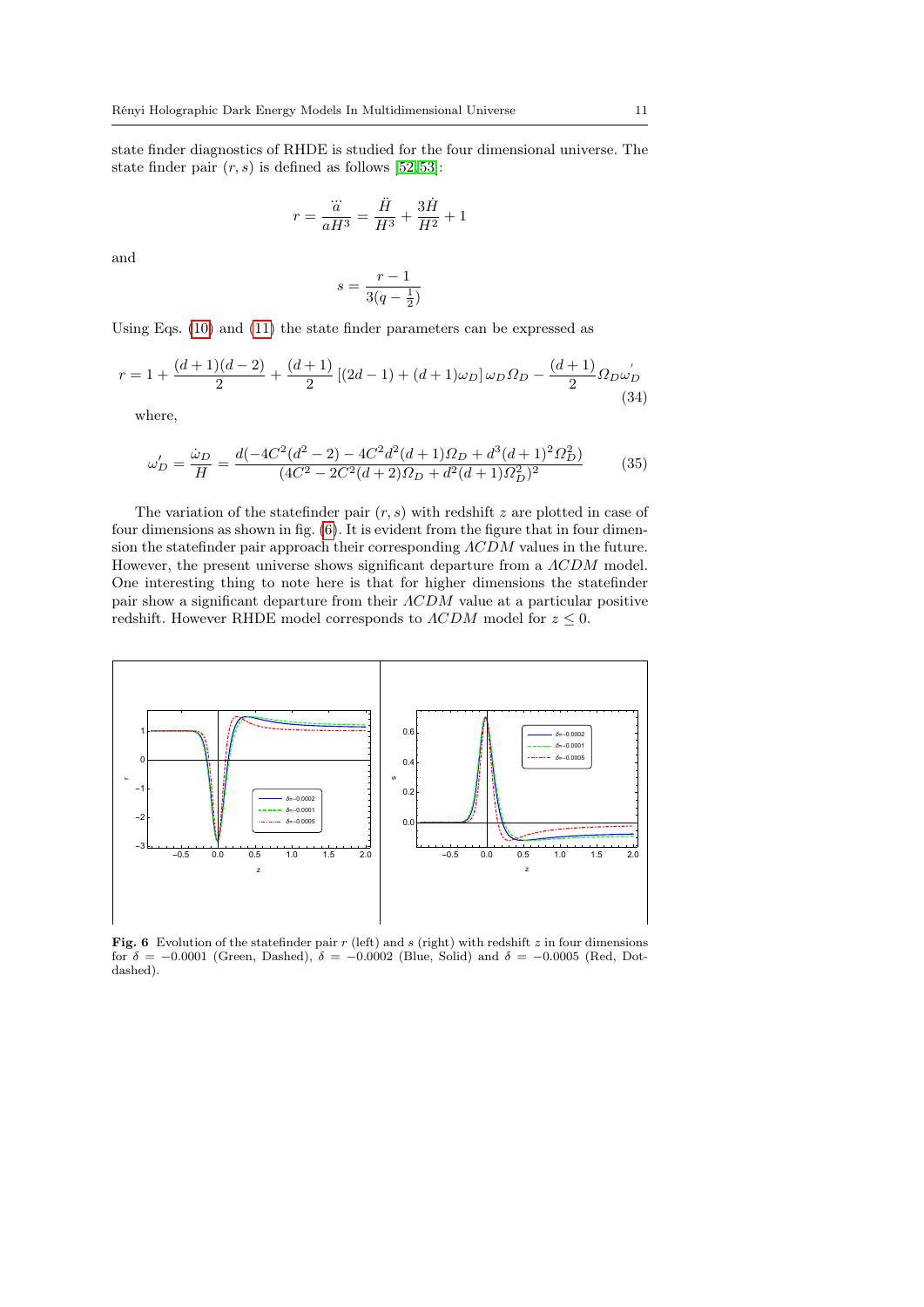

<span id="page-11-1"></span>Fig. 7  $\mu(z)$  vs z plot for different values of  $\delta$  along with observational data from Union 2 compilation, here  $\delta = -0.0001$  (black) and  $\delta = -0.0002$  (red).

## <span id="page-11-0"></span>6 Discussion

We have made a comparative study of RHDE models in different dimensions. A few points are worth noting. The density parameter is plotted in figs. [\(1\)](#page-7-0), fig. [\(2\)](#page-7-2), and [\(3\)](#page-7-1) for four, five and ten dimensions respectively taking three different delta values. It is seen that density parameter exhibits a sharp transition towards a value close to unity as dimension is increased. For positive z, the variation in  $\Omega_D$  with delta is seen from the figures, but in the present universe and in near future the behaviour becomes almost independent of model parameter  $\delta$ . This trend is same for all the dimensions considered. Another thing to note here is that as the dimension is increased  $\Omega_D$  becomes almost independent of  $\delta$  throughout the evolution of the universe. From the plot of the eos parameter it is seen that dark energy begins in a quintessence era in the early universe and the value decreases reaching a value of  $\omega_D = -1$ , in the present universe. It remains constant at  $\omega_D = -1$  for negative z never crossing the phantom divide  $(\omega_D < -1)$ . This behaviour is dimension independent. We note that for  $\delta = -0.0005$ , the universe transitioned from a dust filled phase to quintessence era. The universe transits from a decelerated phase to accelerated phase as shown in figs. [\(1\)](#page-7-0), fig. [\(2\)](#page-7-2), and [\(3\)](#page-7-1). For  $\delta = -0.0005$  the universe transits from decelerated to accelerated phase, however for higher delta universe remains in the ever-accelerating phase. As the dimension of the universe is increased higher  $\delta$  values correspond to ever accelerating universe as is evident from the figures (1)-(3). For different value of the model parameter  $\delta$ , present value of q is seen to vary from  $-0.4$  to  $-0.1$  which is very much acceptable in light of Sn-Ia data. Fig. [\(7\)](#page-11-1) depicts a plot of distance modulus  $(\mu(z))$  with redshift for different values of the model parameter  $\delta$  along with Union Compilation data [\[55\]](#page-13-17).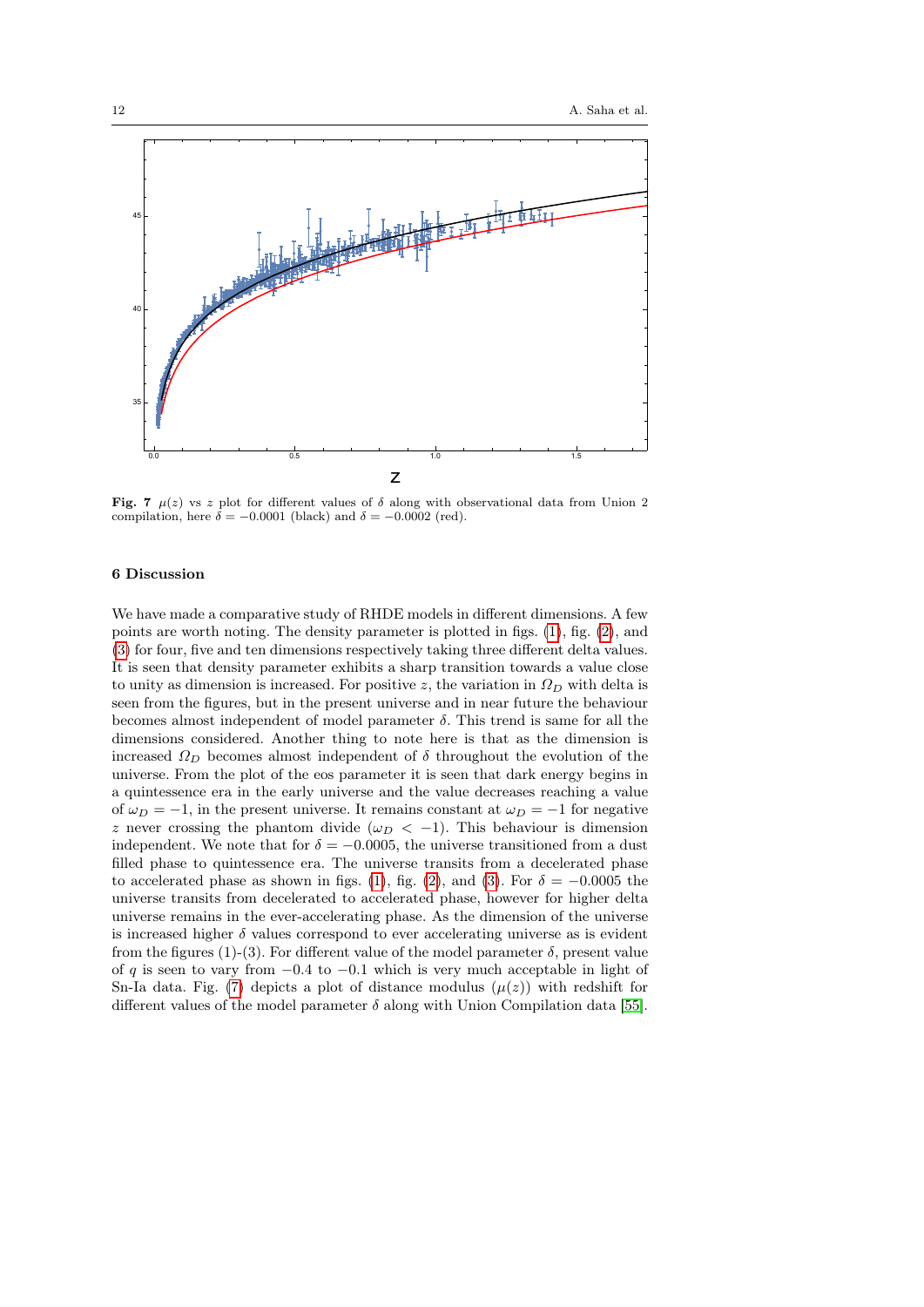Clearly, some values of  $\delta$  (e.g.  $\delta = -0.0001$ ) is observationally favoured. A full scale analysis of observational constraints, however, is beyond the scope of the present work. The focus of this study has been the late time evolution of the universe only and the effect of higher dimension on this phase. However, it would be interesting to investigate some unified scenarios based on HDE [\[38,](#page-13-0) [54\]](#page-13-14) which also includes an early inflationary phase.

#### References

- <span id="page-12-0"></span>1. A.G. Riess, A.V. Filippenko, P. Challis, A. Clocchiatti, A. Diercks, P.M. Garnavich, R.L. Gilliland, C.J. Hogan, S. Jha, R.P. Kirshner, et al., The Astronomical Journal 116(3), 1009 (1998)
- <span id="page-12-1"></span>2. S. Perlmutter, S.C. Project, et al., AJ 116, 1009 (1998)
- <span id="page-12-2"></span>3. S. Perlmutter, S.C.P. Collaboration, et al., Astron. J 116, 1009 (1999)
- <span id="page-12-3"></span>4. R.A. Knop, G. Aldering, R. Amanullah, P. Astier, G. Blanc, M. Burns, A. Conley, S. Deustua, M. Doi, R. Ellis, et al., The Astrophysical Journal 598(1), 102 (2003)
- <span id="page-12-4"></span>5. S. Nojiri, S.D. Odintsov, Physics Reports 505(2-4), 59 (2011)
- <span id="page-12-5"></span>6. S. Capozziello, M. De Laurentis, Physics Reports 509(4-5), 167 (2011)
- <span id="page-12-6"></span>7. K. Freese, F.C. Adams, J.A. Frieman, E. Mottola, Nuclear Physics B 287, 797 (1987)
- <span id="page-12-7"></span>8. J. Overduin, F. Cooperstock, Physical Review D 58(4), 043506 (1998)
- <span id="page-12-8"></span>9. H. Fritzsch, J. Sola, Classical and Quantum Gravity 29(21), 215002 (2012)
- <span id="page-12-9"></span>10. S. Basilakos, M. Plionis, J. Sola, Physical Review D 80(8), 083511 (2009)
- <span id="page-12-10"></span>11. J. Sola, A. Gomez-Valent, J. de Cruz Pérez, The Astrophysical Journal Letters 811(1), L14 (2015)
- <span id="page-12-11"></span>12. B. Ratra, P.J. Peebles, Physical Review D 37(12), 3406 (1988)
- <span id="page-12-12"></span>13. G. Gibbons, Physics Letters B 537(1-2), 1 (2002)
- <span id="page-12-13"></span>14. C. Armendariz-Picon, V. Mukhanov, P.J. Steinhardt, Physical Review D 63(10), 103510 (2001)
- <span id="page-12-14"></span>15. C. Wetterich, arXiv preprint [arXiv:1711.03844](http://arxiv.org/abs/1711.03844) (2017)
- <span id="page-12-15"></span>16. C. Escamilla-Rivera, G. García-Jiménez, O. Loaiza-Brito, O. Obregón, Classical and Quantum Gravity 30(3), 035005 (2013)
- <span id="page-12-16"></span>17. S.M. Carroll, Living reviews in relativity 4(1), 1 (2001)
- <span id="page-12-17"></span>18. A. Chodos and S. Detweiler, Physical Review D 21(8), 2167-2170 (1980)
- <span id="page-12-18"></span>19. Q. Shafi and C. Wetterich, Nuclear Physics B 289, 787-809 (1987)
- <span id="page-12-19"></span>20. C. Wetterich, Physics Letters B 113, (5) 377-381 (1982)
- <span id="page-12-20"></span>21. S. Accetta Frank and M. Gleiser and R. Holman and E. W. Kolb, Nuclear Physics B 276, (3) 501-516 (1986)
- <span id="page-12-21"></span>22. T. Kitaura and J. T. Wheeler, Physical Review D 48, 667-672 (1993)
- <span id="page-12-22"></span>23. B. C. Paul and S. Mukherjee, Physical Review D 42, (8) 2595-2600 (1990)
- <span id="page-12-23"></span>24. T. Kaluza, Sitzungsber. Preuss. Akad. Wiss. Berlin (Math. Phys.) (arXiv: 1803.08616), 966 (1921)
- <span id="page-12-24"></span>25. O. Klein, Zeitschrift für Physik 37(12), 895 (1926)
- <span id="page-12-25"></span>26. An Introduction to Kaluza-Klein Theories: Workshop on Kaluza-Klein Theories (World Scientific Pub. Co., 1984)
- <span id="page-12-26"></span>27. Modern Kaluza-Klein Theories (Addison-Wesley, 1987)
- <span id="page-12-27"></span>28. J.M. Cline, in Les Houches Summer School - Session 86: Particle Physics and Cosmology: The Fabric of Spacetime (2006)
- <span id="page-12-28"></span>29. J.E. Lidsey, D. Wands, E.J. Copeland, Phys. Rept. 337, 343 (2000). DOI 10.1016/ S0370-1573(00)00064-8
- <span id="page-12-29"></span>30. P. Brax, C. van de Bruck, A.C. Davis, Rept. Prog. Phys. 67, 2183 (2004). DOI 10.1088/ 0034-4885/67/12/R02
- <span id="page-12-30"></span>31. A.G. Cohen, D.B. Kaplan, A.E. Nelson, Physical Review Letters 82(25), 4971 (1999)
- <span id="page-12-31"></span>32. L. Susskind, Journal of Mathematical Physics 36(11), 6377 (1995)
- <span id="page-12-32"></span>33. L. Granda, A. Oliveros, Physics Letters B 669(5), 275 (2008)
- <span id="page-12-33"></span>34. S. Nojiri and S. D. Odintsov The Europian Physical Jornal C 77, 528 (2017).
- <span id="page-12-34"></span>35. S. Nojiri, S. D. Odintsov and T. Paul, Symmetry 13, 928 (2021)
- <span id="page-12-35"></span>36. S.D. Hsu, Physics Letters B 594(1-2), 13 (2004)
- <span id="page-12-36"></span>37. W. Zimdahl, D. Pavón, Classical and Quantum Gravity 24(22), 5461 (2007)